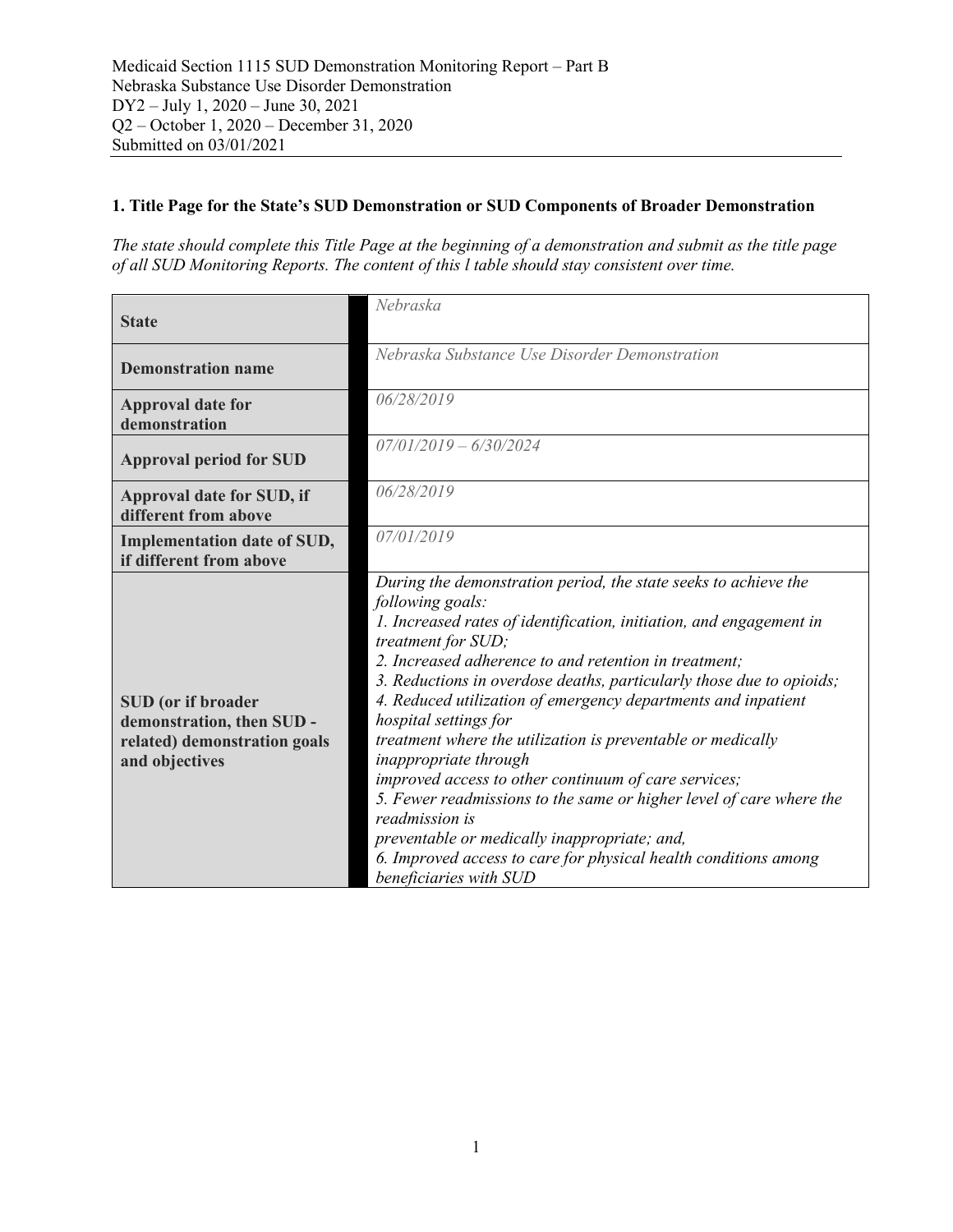## **2. Executive Summary**

*The executive summary should be reported in the fillable box below. It is intended for summary-level information only. The recommended word count is 500 or less.*

*During DY2Q2 (October 1, 2020 – December 31, 2020,) the state focused on two implementation areas: 1) evaluation design and 2) new Medicaid-covered services.* 

*Nebraska received approval of its final Evaluation Design on August 28, 2020. More information on the evaluation topic is included in Section 12.1 of this report.*

*Nebraksa received approval of its Part A and Part B Monitoring Protocols on November 16, 2020 and began their use.*

*While the SUD demonstration STCs require that the state submit state plan amendments for the coverage of Medically-monitored Inpatient Withdrawal Management and Opioid Treatment Program within 24 months of demonstration approval, Nebraska had the opportunity to accelerate the addition of these services and therefore continued to prioritize SPA approval in DY2Q2. More information on the SPAs is included in Section 2.2.2.*

*In DY2Q2, work on the SUD demonstration continued to be impacted by the need to allocate state Medicaid resources towards addressing COVID-19 as well as Medicaid expansion which was implemented on October 1, 2020. This reprioritization did impact multiple demonstration implementation milestones.*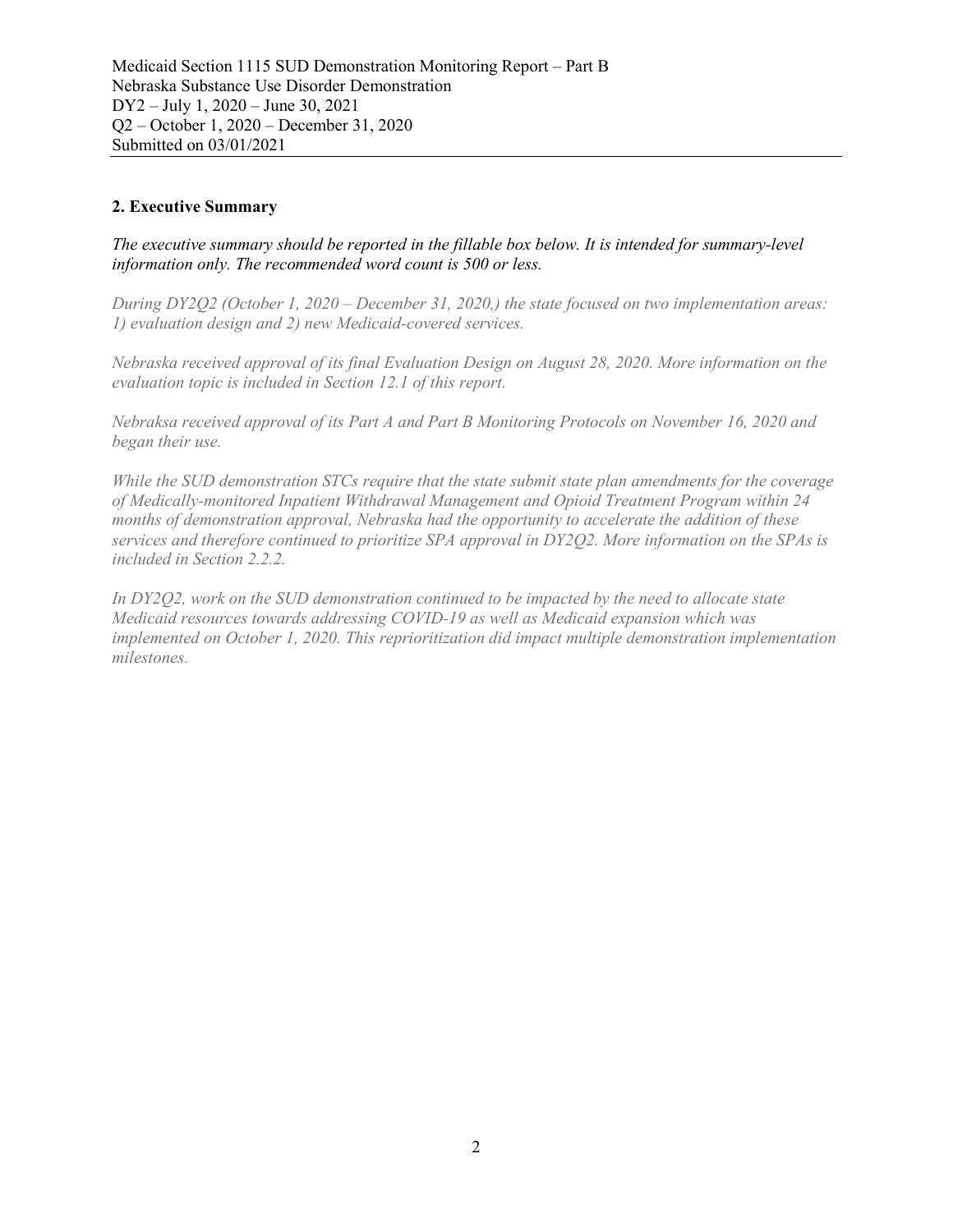## **3. Narrative Information on Implementation, by Milestone and Reporting Topic**

|                                                                                                                                                                                                                                                                                                     |                                                                                                                                                                                                   | <b>Measurement</b><br>period first<br>reported<br>(MM/DD/YYYY-                                                                                                    | <b>Related metric</b>                                                                                                                             |
|-----------------------------------------------------------------------------------------------------------------------------------------------------------------------------------------------------------------------------------------------------------------------------------------------------|---------------------------------------------------------------------------------------------------------------------------------------------------------------------------------------------------|-------------------------------------------------------------------------------------------------------------------------------------------------------------------|---------------------------------------------------------------------------------------------------------------------------------------------------|
| Prompt                                                                                                                                                                                                                                                                                              | <b>State response</b>                                                                                                                                                                             | MM/DD/YYYY)                                                                                                                                                       | (if any)                                                                                                                                          |
| 1.2 Assessment of Need and Qualification for SUD Services                                                                                                                                                                                                                                           |                                                                                                                                                                                                   |                                                                                                                                                                   |                                                                                                                                                   |
| <b>1.2.1 Metric Trends</b>                                                                                                                                                                                                                                                                          |                                                                                                                                                                                                   |                                                                                                                                                                   |                                                                                                                                                   |
| $\Box$ The state reports the following metric trends,<br>including all changes $(+)$ or $-)$ greater than 2 percent<br>related to assessment of need and qualification for<br>SUD services.                                                                                                         | EXAMPLE: The number of beneficiaries with a SUD diagnoses treated in an<br>IMD in the last quarter decreased by 5% due to the closure of one IMD in the<br>state.                                 | Insert the first<br>measurement<br>period in which the<br>current trend $(+)$ or<br>$-$ two percent) was<br>reported.<br>EXAMPLE:<br>$01/01/2018$ -<br>03/31/2018 | Insert the metric<br>related to the<br>trend reported.<br>EXAMPLE: #8:<br>Medicaid<br>beneficiaries<br>with SUD<br>diagnosis treated<br>in an IMD |
| $\boxtimes$ The state has no metrics trends to report for this reporting topic.                                                                                                                                                                                                                     |                                                                                                                                                                                                   |                                                                                                                                                                   |                                                                                                                                                   |
| 1.2.2 Implementation Update                                                                                                                                                                                                                                                                         |                                                                                                                                                                                                   |                                                                                                                                                                   |                                                                                                                                                   |
| Compared to the demonstration design and<br>operational details, the state expects to make the<br>following changes to:<br>$\Box$ i) The target population(s) of the<br>demonstration<br>$\Box$ ii) The clinical criteria (e.g., SUD diagnoses)<br>that qualify a beneficiary for the demonstration | For implementation updates, insert annual or quarterly report in which the<br>updated was first reported.<br>EXAMPLE:<br>ii) The state is expanding the clinical criteria to include X diagnoses. | Insert the<br>measurement<br>period in which the<br>update was first<br>reported.<br>EXAMPLE:<br><i>ii</i> ) 01/01/2018-<br>03/31/2018                            | Insert the metric<br>related to the<br>reported update<br>$(if any)$ or write<br>" $N/A$ ".<br>EXAMPLE:<br>ii) N/A                                |
| $\boxtimes$ The state has no implementation update to report for this reporting topic.                                                                                                                                                                                                              |                                                                                                                                                                                                   |                                                                                                                                                                   |                                                                                                                                                   |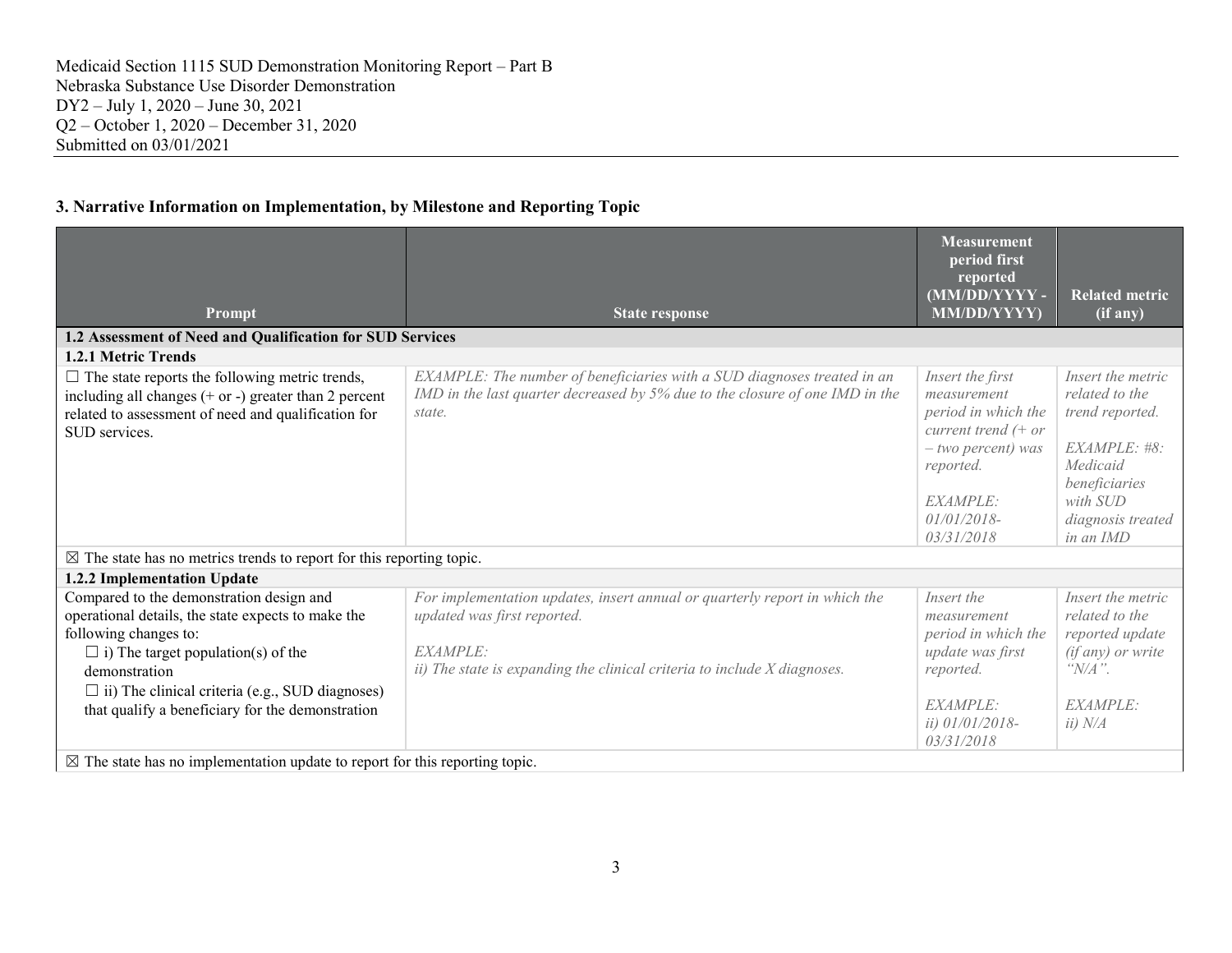| <b>Prompt</b>                                                                                                                                         | <b>State response</b>                                                                                                                                                  | Measurement<br>period first<br>reported<br>(MM/DD/YYYY-<br><b>MM/DD/YYYY)</b> | <b>Related metric</b><br>$(i\bar{f}$ any)                                                |
|-------------------------------------------------------------------------------------------------------------------------------------------------------|------------------------------------------------------------------------------------------------------------------------------------------------------------------------|-------------------------------------------------------------------------------|------------------------------------------------------------------------------------------|
| $\Box$ The state expects to make other program changes<br>that may affect metrics related to assessment of need<br>and qualification for SUD services | $EXAMPLE:$ The state projects an $x\%$ increase in beneficiaries with an SUD<br>diagnosis due to an increase in the FPL limits which will be effective on $X$<br>date. | <i>EXAMPLE:</i><br>$01/01/2019$ -<br>03/31/2019                               | EXAMPLE:<br>#6 and 7:<br>Medicaid<br>beneficiaries<br>with SUD<br>diagnosis<br>(monthly) |
| $\boxtimes$ The state has no implementation update to report for this reporting topic.                                                                |                                                                                                                                                                        |                                                                               |                                                                                          |
| 2.2 Access to Critical Levels of Care for OUD and other SUDs (Milestone 1)                                                                            |                                                                                                                                                                        |                                                                               |                                                                                          |
| 2.2.1 Metric Trends                                                                                                                                   |                                                                                                                                                                        |                                                                               |                                                                                          |
| $\Box$ The state reports the following metric trends,<br>including all changes $(+ or -)$ greater than 2 percent<br>related to Milestone 1            |                                                                                                                                                                        |                                                                               |                                                                                          |
| $\boxtimes$ The state has no metrics trends to report for this reporting topic.                                                                       |                                                                                                                                                                        |                                                                               |                                                                                          |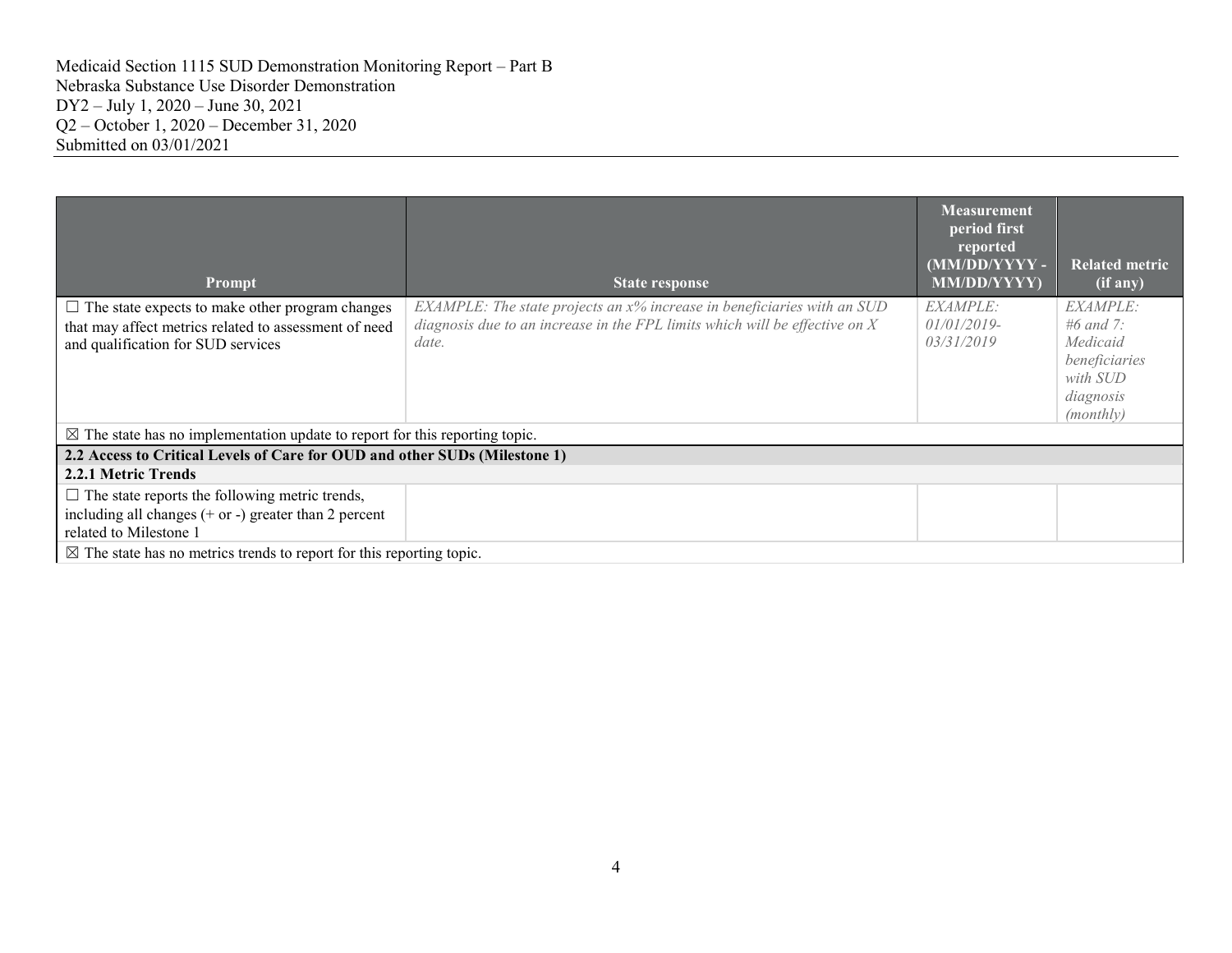| Prompt                                                                                                                                                                                                                                                                                                                                                                                                                                                                                                                                                                                                                                                                                                                                       | <b>State response</b>                                                                                                                                                                                                                                                                                                                                                                                                                                                                                                                                                                                                                                                                                                                                                                                                                                                                                       | <b>Measurement</b><br>period first<br>reported<br>(MM/DD/YYYY-<br>MM/DD/YYYY) | <b>Related metric</b><br>(if any) |
|----------------------------------------------------------------------------------------------------------------------------------------------------------------------------------------------------------------------------------------------------------------------------------------------------------------------------------------------------------------------------------------------------------------------------------------------------------------------------------------------------------------------------------------------------------------------------------------------------------------------------------------------------------------------------------------------------------------------------------------------|-------------------------------------------------------------------------------------------------------------------------------------------------------------------------------------------------------------------------------------------------------------------------------------------------------------------------------------------------------------------------------------------------------------------------------------------------------------------------------------------------------------------------------------------------------------------------------------------------------------------------------------------------------------------------------------------------------------------------------------------------------------------------------------------------------------------------------------------------------------------------------------------------------------|-------------------------------------------------------------------------------|-----------------------------------|
| 2.2.2 Implementation Update                                                                                                                                                                                                                                                                                                                                                                                                                                                                                                                                                                                                                                                                                                                  |                                                                                                                                                                                                                                                                                                                                                                                                                                                                                                                                                                                                                                                                                                                                                                                                                                                                                                             |                                                                               |                                   |
| Compared to the demonstration design and<br>operational details, the state expects to make the<br>following changes to:<br>$\boxtimes$ i) Planned activities to improve access to SUD<br>treatment services across the continuum of care for<br>Medicaid beneficiaries (e.g. outpatient services,<br>intensive outpatient services, medication assisted<br>treatment, services in intensive residential and<br>inpatient settings, medically supervised withdrawal<br>management)<br>$\boxtimes$ ii) SUD benefit coverage under the Medicaid<br>state plan or the Expenditure Authority,<br>particularly for residential treatment, medically<br>supervised withdrawal management, and<br>medication assisted treatment services provided to | On March 31, 2020, the state submitted state plan amendments (SPAs) to add<br>Medically-monitored Inpatient Withdrawal Management (MMIW) and Opioid<br>Treatment Program (OTP) as Medicaid-covered state plan services. Tthe state<br>recieved SPA approval for the MMIW and OTP services on Novermber 3,<br>2020.<br>The state finalized service definitions and continues its work to finalize other<br>service support material for use by providers and contracted Medicaid MCOs.<br>The state is also continuing work necessary to facilitate provider Medicaid<br>enrollment and reimbursement for the new services. Anticipated service start<br>date of June $1, 2021$ .<br>Progress on this milestone was impacted for several reporting quarters<br>including DY2Q2 due to the reallocation of resources to address COVID-19 as<br>well as Medicaid expansion which was implemented on October 1, |                                                                               |                                   |
| individuals in IMDs                                                                                                                                                                                                                                                                                                                                                                                                                                                                                                                                                                                                                                                                                                                          | 2020                                                                                                                                                                                                                                                                                                                                                                                                                                                                                                                                                                                                                                                                                                                                                                                                                                                                                                        |                                                                               |                                   |
| $\Box$ The state has no implementation update to report for this reporting topic.                                                                                                                                                                                                                                                                                                                                                                                                                                                                                                                                                                                                                                                            |                                                                                                                                                                                                                                                                                                                                                                                                                                                                                                                                                                                                                                                                                                                                                                                                                                                                                                             |                                                                               |                                   |
| $\Box$ The state expects to make other program changes<br>that may affect metrics related to Milestone 1                                                                                                                                                                                                                                                                                                                                                                                                                                                                                                                                                                                                                                     |                                                                                                                                                                                                                                                                                                                                                                                                                                                                                                                                                                                                                                                                                                                                                                                                                                                                                                             |                                                                               |                                   |
| $\Box$ The state has no implementation update to report for this reporting topic.                                                                                                                                                                                                                                                                                                                                                                                                                                                                                                                                                                                                                                                            |                                                                                                                                                                                                                                                                                                                                                                                                                                                                                                                                                                                                                                                                                                                                                                                                                                                                                                             |                                                                               |                                   |
| 3.2 Use of Evidence-based, SUD-specific Patient Placement Criteria (Milestone 2)                                                                                                                                                                                                                                                                                                                                                                                                                                                                                                                                                                                                                                                             |                                                                                                                                                                                                                                                                                                                                                                                                                                                                                                                                                                                                                                                                                                                                                                                                                                                                                                             |                                                                               |                                   |
| 3.2.1 Metric Trends                                                                                                                                                                                                                                                                                                                                                                                                                                                                                                                                                                                                                                                                                                                          |                                                                                                                                                                                                                                                                                                                                                                                                                                                                                                                                                                                                                                                                                                                                                                                                                                                                                                             |                                                                               |                                   |
| $\Box$ The state reports the following metric trends,<br>including all changes $(+)$ or $-)$ greater than 2 percent<br>related to Milestone 2                                                                                                                                                                                                                                                                                                                                                                                                                                                                                                                                                                                                |                                                                                                                                                                                                                                                                                                                                                                                                                                                                                                                                                                                                                                                                                                                                                                                                                                                                                                             |                                                                               |                                   |
| $\boxtimes$ The state has no trends to report for this reporting topic.                                                                                                                                                                                                                                                                                                                                                                                                                                                                                                                                                                                                                                                                      |                                                                                                                                                                                                                                                                                                                                                                                                                                                                                                                                                                                                                                                                                                                                                                                                                                                                                                             |                                                                               |                                   |
| $\boxtimes$ The state is not reporting metrics related to Milestone 2.                                                                                                                                                                                                                                                                                                                                                                                                                                                                                                                                                                                                                                                                       |                                                                                                                                                                                                                                                                                                                                                                                                                                                                                                                                                                                                                                                                                                                                                                                                                                                                                                             |                                                                               |                                   |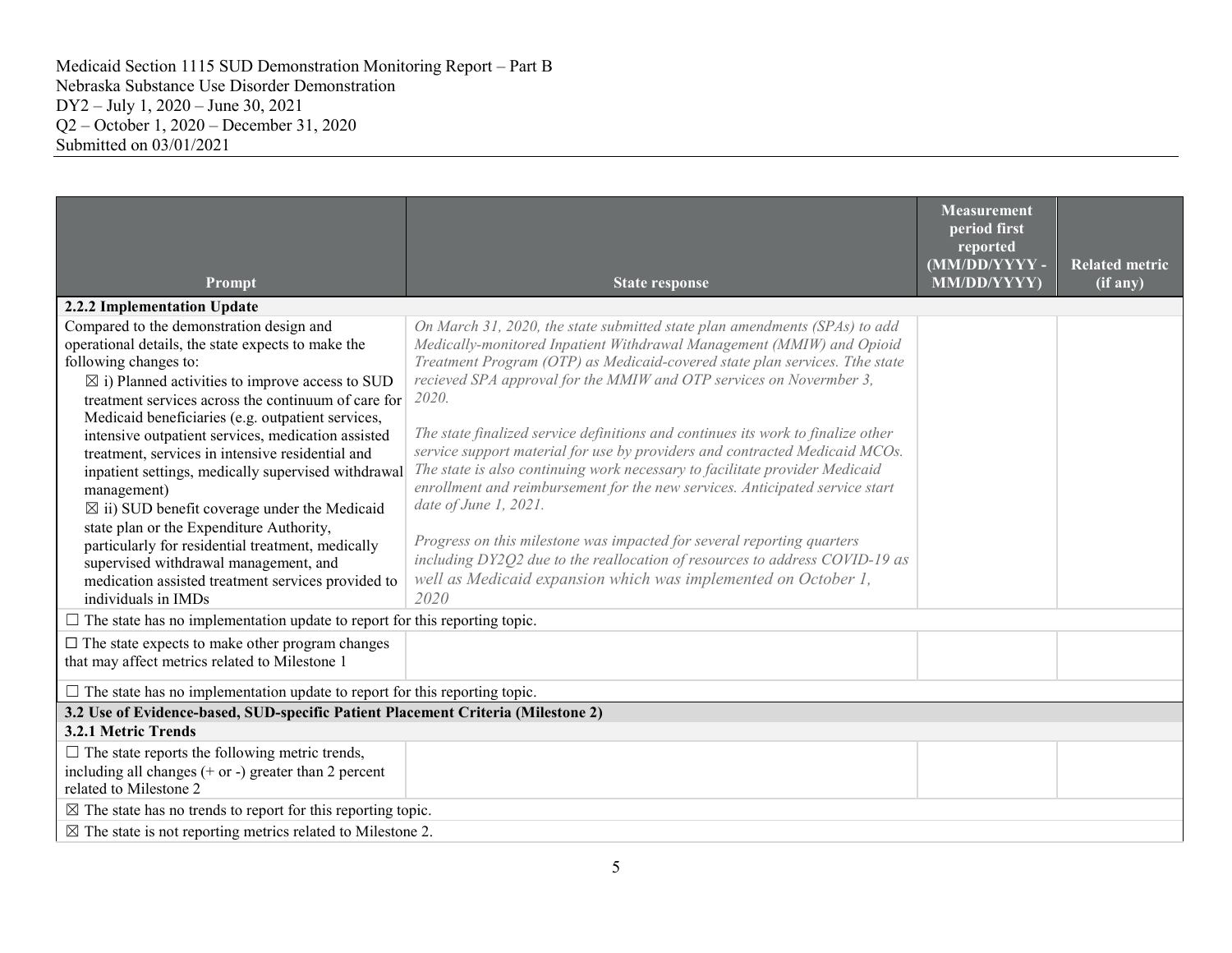| Prompt                                                                                                                                                                                                                                                                                                                                                                                                                                                                                                                                                                                              | <b>State response</b>                                                                                                                                                                                                                                                                                                                                                                                                                                                                             | Measurement<br>period first<br>reported<br>(MM/DD/YYYY-<br>MM/DD/YYYY) | <b>Related metric</b><br>(if any) |
|-----------------------------------------------------------------------------------------------------------------------------------------------------------------------------------------------------------------------------------------------------------------------------------------------------------------------------------------------------------------------------------------------------------------------------------------------------------------------------------------------------------------------------------------------------------------------------------------------------|---------------------------------------------------------------------------------------------------------------------------------------------------------------------------------------------------------------------------------------------------------------------------------------------------------------------------------------------------------------------------------------------------------------------------------------------------------------------------------------------------|------------------------------------------------------------------------|-----------------------------------|
| 3.2.2 Implementation Update                                                                                                                                                                                                                                                                                                                                                                                                                                                                                                                                                                         |                                                                                                                                                                                                                                                                                                                                                                                                                                                                                                   |                                                                        |                                   |
| Compared to the demonstration design and<br>operational details, the state expects to make the<br>following changes to:<br>$\boxtimes$ i) Planned activities to improve providers' use<br>of evidence-based, SUD-specific placement<br>criteria<br>$\Box$ ii) Implementation of a utilization<br>management approach to ensure (a)<br>beneficiaries have access to SUD services at<br>the appropriate level of care, (b) interventions<br>are appropriate for the diagnosis and level of<br>care, or (c) use of independent process for<br>reviewing placement in residential treatment<br>settings | For DY2Q3, MLTC will continue its work with NE DHHS sister divisions and<br>contracted health plans to develop additional managed care contract language<br>specifying utilization management requirements and level of care assessments<br>for SUD treatment.<br>Progress on this milestone was impacted for several reporting quarters<br>including DY2Q2 due to the reallocation of resources to address COVID-19<br>as well as Medicaid expansion which was implemented on October 1,<br>2020 |                                                                        |                                   |
| $\Box$ The state has no implementation update to report for this reporting topic.                                                                                                                                                                                                                                                                                                                                                                                                                                                                                                                   |                                                                                                                                                                                                                                                                                                                                                                                                                                                                                                   |                                                                        |                                   |
| $\Box$ The state expects to make other program changes<br>that may affect metrics related to Milestone 2<br>$\Box$ The state has no implementation update to report for this reporting topic.                                                                                                                                                                                                                                                                                                                                                                                                       |                                                                                                                                                                                                                                                                                                                                                                                                                                                                                                   |                                                                        |                                   |
| $\boxtimes$ The state is not reporting metrics related to Milestone 2.                                                                                                                                                                                                                                                                                                                                                                                                                                                                                                                              |                                                                                                                                                                                                                                                                                                                                                                                                                                                                                                   |                                                                        |                                   |
|                                                                                                                                                                                                                                                                                                                                                                                                                                                                                                                                                                                                     | 4.2 Use of Nationally Recognized SUD-specific Program Standards to Set Provider Qualifications for Residential Treatment Facilities (Milestone 3)                                                                                                                                                                                                                                                                                                                                                 |                                                                        |                                   |
| 4.2.1 Metric Trends                                                                                                                                                                                                                                                                                                                                                                                                                                                                                                                                                                                 |                                                                                                                                                                                                                                                                                                                                                                                                                                                                                                   |                                                                        |                                   |
| $\Box$ The state reports the following metric trends,<br>including all changes $(+)$ or $-)$ greater than 2 percent<br>related to Milestone 3                                                                                                                                                                                                                                                                                                                                                                                                                                                       |                                                                                                                                                                                                                                                                                                                                                                                                                                                                                                   |                                                                        |                                   |
| $\Box$ The state has no trends to report for this reporting topic.                                                                                                                                                                                                                                                                                                                                                                                                                                                                                                                                  |                                                                                                                                                                                                                                                                                                                                                                                                                                                                                                   |                                                                        |                                   |
| $\boxtimes$ The state is not reporting metrics related to Milestone 3.                                                                                                                                                                                                                                                                                                                                                                                                                                                                                                                              |                                                                                                                                                                                                                                                                                                                                                                                                                                                                                                   |                                                                        |                                   |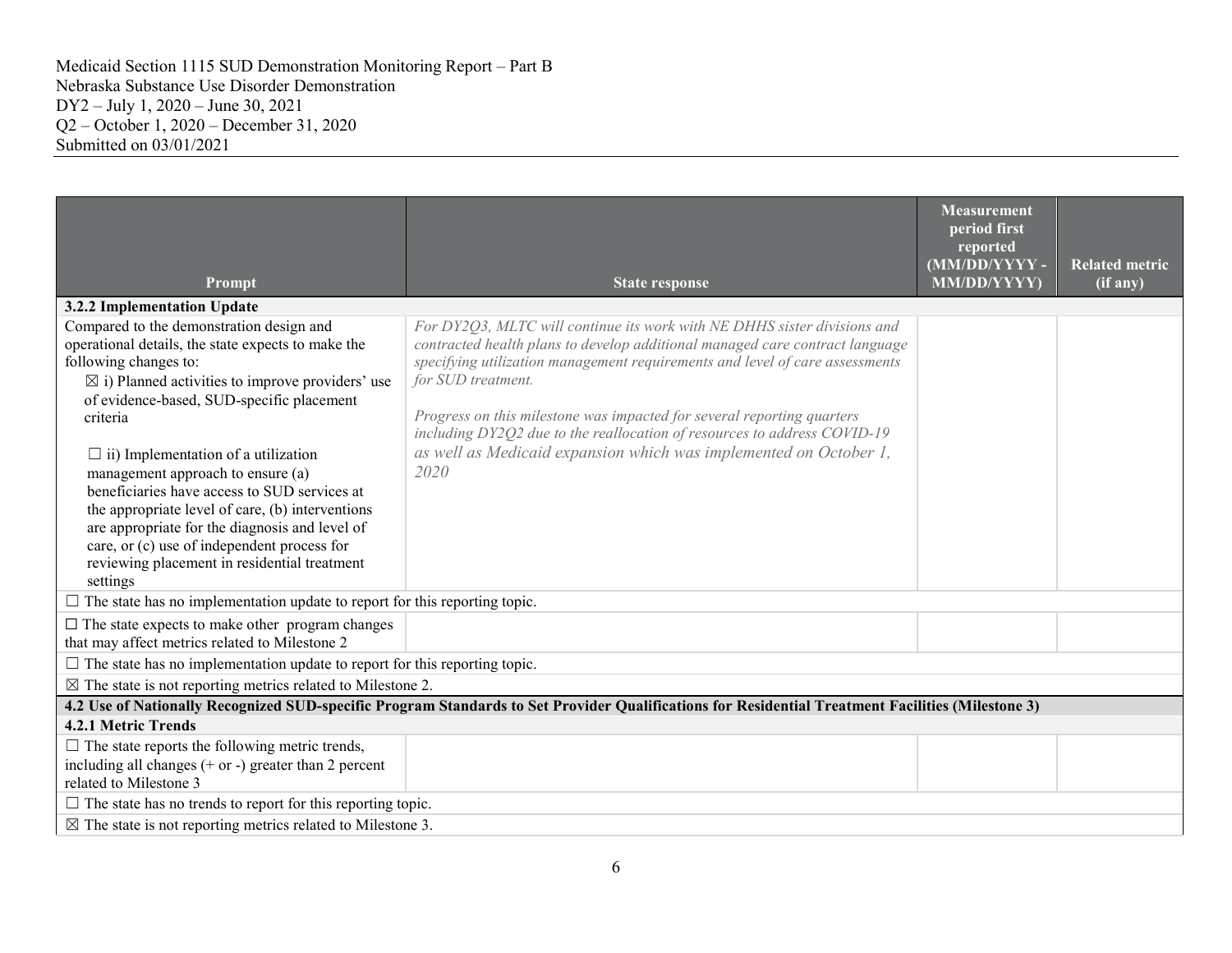| Prompt                                                                                                                                                                                                                                                                                                                                                                                                                                                                                                                                                                                                                       | <b>State response</b>                                                                                                                                                                                                                                                                                                                                                                                                                                                                                                                                                                                                                                                                                                                                                                                                                                                                                                                                                                                                                                                                                                        | <b>Measurement</b><br>period first<br>reported<br>(MM/DD/YYYY-<br>MM/DD/YYYY) | <b>Related metric</b><br>$(i\overline{f}$ any) |
|------------------------------------------------------------------------------------------------------------------------------------------------------------------------------------------------------------------------------------------------------------------------------------------------------------------------------------------------------------------------------------------------------------------------------------------------------------------------------------------------------------------------------------------------------------------------------------------------------------------------------|------------------------------------------------------------------------------------------------------------------------------------------------------------------------------------------------------------------------------------------------------------------------------------------------------------------------------------------------------------------------------------------------------------------------------------------------------------------------------------------------------------------------------------------------------------------------------------------------------------------------------------------------------------------------------------------------------------------------------------------------------------------------------------------------------------------------------------------------------------------------------------------------------------------------------------------------------------------------------------------------------------------------------------------------------------------------------------------------------------------------------|-------------------------------------------------------------------------------|------------------------------------------------|
| 4.2.2 Implementation Update                                                                                                                                                                                                                                                                                                                                                                                                                                                                                                                                                                                                  |                                                                                                                                                                                                                                                                                                                                                                                                                                                                                                                                                                                                                                                                                                                                                                                                                                                                                                                                                                                                                                                                                                                              |                                                                               |                                                |
| Compared to the demonstration design and<br>operational details, the state expects to make the<br>following changes to:<br>$\boxtimes$ i) Implementation of residential treatment<br>provider qualifications that meet the ASAM<br>Criteria or other nationally recognized, SUD-<br>specific program standards<br>$\boxtimes$ ii) State review process for residential<br>treatment providers' compliance with<br>qualifications standards<br>$\boxtimes$ iii) Availability of medication assisted<br>treatment at residential treatment facilities, either<br>on-site or through facilitated access to services off<br>site | For DY2Q3, MLTC will continue its work with NE DHHS sister divisions and<br>contracted health plans to develop additional managed care contract language<br>to require provider education regarding the requirements to facilitate onsite or<br>offsite access to MAT.<br>For DY2Q3, MLTC will continue its work with the NE DHHS sister divisions<br>and contracted health plans to develop additional managed care contract<br>language to require reviews of residential treatment providers to assure the<br>types of services, hours of clinical care, and credentials of staff for residential<br>treatment settings are performed according to ASAM Criteria, or other<br>nationally recognized, evidence- based SUD-specific program standards.<br>In response to SUPPORT ACT requirements, for DY2Q2, MLTC will continue<br>work on an MAT SPA with a submission date of March 31, 2021.<br>Progress on this milestone was impacted for several reporting quarters<br>including DY2Q2 due to the reallocation of resources to address COVID-19<br>as well as Medicaid expansion which was implemented on October 1, |                                                                               |                                                |
|                                                                                                                                                                                                                                                                                                                                                                                                                                                                                                                                                                                                                              | 2020                                                                                                                                                                                                                                                                                                                                                                                                                                                                                                                                                                                                                                                                                                                                                                                                                                                                                                                                                                                                                                                                                                                         |                                                                               |                                                |
| $\square$ The state has no implementation update to report for this reporting topic.                                                                                                                                                                                                                                                                                                                                                                                                                                                                                                                                         |                                                                                                                                                                                                                                                                                                                                                                                                                                                                                                                                                                                                                                                                                                                                                                                                                                                                                                                                                                                                                                                                                                                              |                                                                               |                                                |
| $\Box$ The state expects to make other program changes<br>that may affect metrics related to Milestone 3                                                                                                                                                                                                                                                                                                                                                                                                                                                                                                                     |                                                                                                                                                                                                                                                                                                                                                                                                                                                                                                                                                                                                                                                                                                                                                                                                                                                                                                                                                                                                                                                                                                                              |                                                                               |                                                |
| $\square$ The state has no implementation update to report for this reporting topic.                                                                                                                                                                                                                                                                                                                                                                                                                                                                                                                                         |                                                                                                                                                                                                                                                                                                                                                                                                                                                                                                                                                                                                                                                                                                                                                                                                                                                                                                                                                                                                                                                                                                                              |                                                                               |                                                |
| $\Box$ The state is not reporting metrics related to Milestone 3.                                                                                                                                                                                                                                                                                                                                                                                                                                                                                                                                                            |                                                                                                                                                                                                                                                                                                                                                                                                                                                                                                                                                                                                                                                                                                                                                                                                                                                                                                                                                                                                                                                                                                                              |                                                                               |                                                |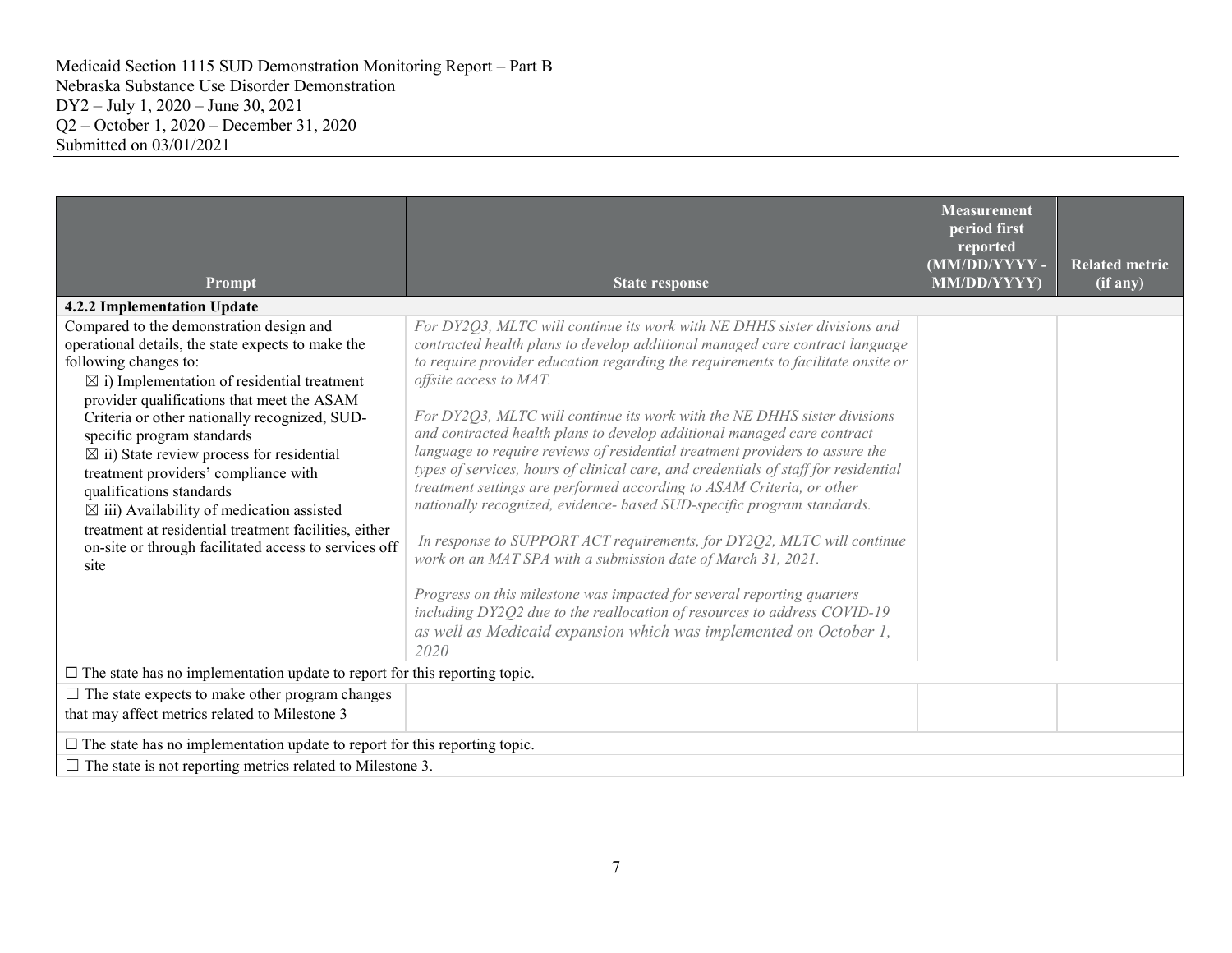| Prompt                                                                                                                                                                                                                                                                                 | <b>State response</b>                                                                                                                                                                                                                                                                                                                                                                                                                                                                                                                                                                                                                                          | <b>Measurement</b><br>period first<br>reported<br>(MM/DD/YYYY-<br><b>MM/DD/YYYY)</b> | <b>Related metric</b><br>(if any) |
|----------------------------------------------------------------------------------------------------------------------------------------------------------------------------------------------------------------------------------------------------------------------------------------|----------------------------------------------------------------------------------------------------------------------------------------------------------------------------------------------------------------------------------------------------------------------------------------------------------------------------------------------------------------------------------------------------------------------------------------------------------------------------------------------------------------------------------------------------------------------------------------------------------------------------------------------------------------|--------------------------------------------------------------------------------------|-----------------------------------|
|                                                                                                                                                                                                                                                                                        | 5.2 Sufficient Provider Capacity at Critical Levels of Care including for Medication Assisted Treatment for OUD (Milestone 4)                                                                                                                                                                                                                                                                                                                                                                                                                                                                                                                                  |                                                                                      |                                   |
| 5.2.1 Metric Trends                                                                                                                                                                                                                                                                    |                                                                                                                                                                                                                                                                                                                                                                                                                                                                                                                                                                                                                                                                |                                                                                      |                                   |
| $\Box$ The state reports the following metric trends,                                                                                                                                                                                                                                  |                                                                                                                                                                                                                                                                                                                                                                                                                                                                                                                                                                                                                                                                |                                                                                      |                                   |
| including all changes $(+)$ or $-)$ greater than 2 percent<br>related to Milestone 4                                                                                                                                                                                                   |                                                                                                                                                                                                                                                                                                                                                                                                                                                                                                                                                                                                                                                                |                                                                                      |                                   |
| $\boxtimes$ The state has no trends to report for this reporting topic.                                                                                                                                                                                                                |                                                                                                                                                                                                                                                                                                                                                                                                                                                                                                                                                                                                                                                                |                                                                                      |                                   |
| 5.2.2 Implementation Update                                                                                                                                                                                                                                                            |                                                                                                                                                                                                                                                                                                                                                                                                                                                                                                                                                                                                                                                                |                                                                                      |                                   |
| Compared to the demonstration design and<br>operational details, the state expects to make the<br>following changes to:<br>$\Box$ Planned activities to assess the availability of<br>providers enrolled in Medicaid and accepting new<br>patients in across the continuum of SUD care | In DY2Q3, MLTC will continue its work with contracted health plans to<br>develop additional managed care contract language to require provider<br>capacity reporting to include number of participating providers accepting new<br>patients by level of care and providers that offer MAT.<br>For DY2Q3, MLTC will finalize its work with contracted health plans to<br>develop expanded telehealth reporting requirements.<br>Progress on this milestone was impacted for several reporting quarters<br>including DY2Q2 due to the reallocation of resources to address COVID-19<br>as well as Medicaid expansion which was implemented on October 1,<br>2020 |                                                                                      |                                   |
| $\square$ The state has no implementation update to report for this reporting topic.                                                                                                                                                                                                   |                                                                                                                                                                                                                                                                                                                                                                                                                                                                                                                                                                                                                                                                |                                                                                      |                                   |
| $\Box$ The state expects to make other program changes<br>that may affect metrics related to Milestone 4                                                                                                                                                                               |                                                                                                                                                                                                                                                                                                                                                                                                                                                                                                                                                                                                                                                                |                                                                                      |                                   |
| $\square$ The state has no implementation update to report for this reporting topic.                                                                                                                                                                                                   |                                                                                                                                                                                                                                                                                                                                                                                                                                                                                                                                                                                                                                                                |                                                                                      |                                   |
|                                                                                                                                                                                                                                                                                        | 6.2 Implementation of Comprehensive Treatment and Prevention Strategies to Address Opioid Abuse and OUD (Milestone 5)                                                                                                                                                                                                                                                                                                                                                                                                                                                                                                                                          |                                                                                      |                                   |
| <b>6.2.1 Metric Trends</b>                                                                                                                                                                                                                                                             |                                                                                                                                                                                                                                                                                                                                                                                                                                                                                                                                                                                                                                                                |                                                                                      |                                   |
| $\Box$ The state reports the following metric trends,<br>including all changes $(+)$ or $-)$ greater than 2 percent<br>related to Milestone 5                                                                                                                                          |                                                                                                                                                                                                                                                                                                                                                                                                                                                                                                                                                                                                                                                                |                                                                                      |                                   |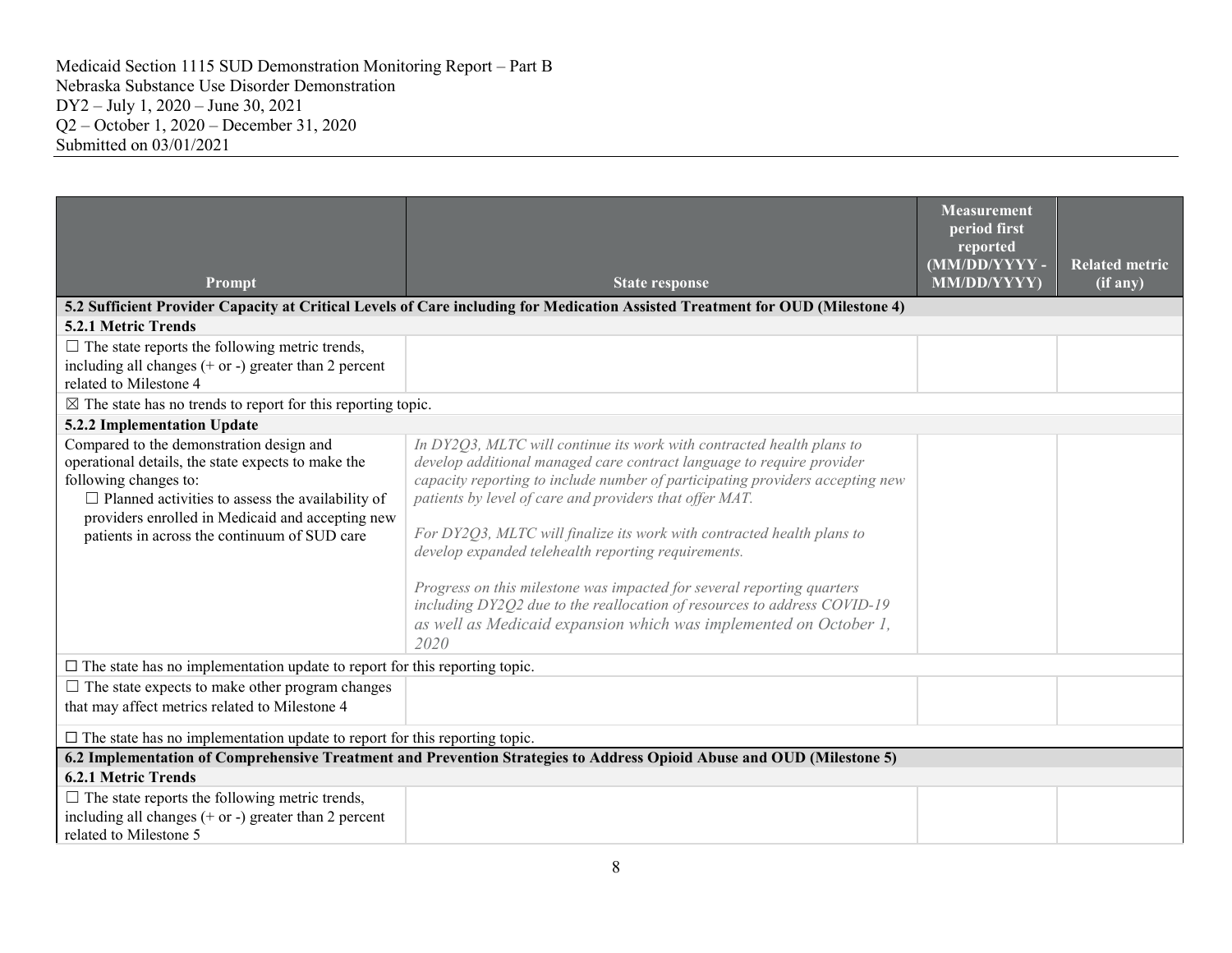| Prompt                                                                                                                                                                                                                                                                                                            | <b>State response</b> | <b>Measurement</b><br>period first<br>reported<br>(MM/DD/YYYY-<br><b>MM/DD/YYYY)</b> | <b>Related metric</b><br>$(i f \nightharpoonup a \nightharpoonup)$ |
|-------------------------------------------------------------------------------------------------------------------------------------------------------------------------------------------------------------------------------------------------------------------------------------------------------------------|-----------------------|--------------------------------------------------------------------------------------|--------------------------------------------------------------------|
| $\boxtimes$ The state has no trends to report for this reporting topic.                                                                                                                                                                                                                                           |                       |                                                                                      |                                                                    |
| <b>6.2.2 Implementation Update</b>                                                                                                                                                                                                                                                                                |                       |                                                                                      |                                                                    |
| Compared to the demonstration design and<br>operational details, the state expects to make the<br>following changes to:<br>$\Box$ i) Implementation of opioid prescribing<br>guidelines and other interventions related to<br>prevention of OUD<br>$\Box$ ii) Expansion of coverage for and access to<br>naloxone |                       |                                                                                      |                                                                    |
| $\boxtimes$ The state has no implementation update to report for this reporting topic.                                                                                                                                                                                                                            |                       |                                                                                      |                                                                    |
| $\Box$ The state expects to make other program changes<br>that may affect metrics related to Milestone 5                                                                                                                                                                                                          |                       |                                                                                      |                                                                    |
| $\boxtimes$ The state has no implementation update to report for this reporting topic.                                                                                                                                                                                                                            |                       |                                                                                      |                                                                    |
| 7.2 Improved Care Coordination and Transitions between Levels of Care (Milestone 6)                                                                                                                                                                                                                               |                       |                                                                                      |                                                                    |
| 7.2.1 Metric Trends                                                                                                                                                                                                                                                                                               |                       |                                                                                      |                                                                    |
| $\Box$ The state reports the following metric trends,<br>including all changes $(+)$ or $-)$ greater than 2 percent<br>related to Milestone 6                                                                                                                                                                     |                       |                                                                                      |                                                                    |
| $\boxtimes$ The state has no trends to report for this reporting topic.                                                                                                                                                                                                                                           |                       |                                                                                      |                                                                    |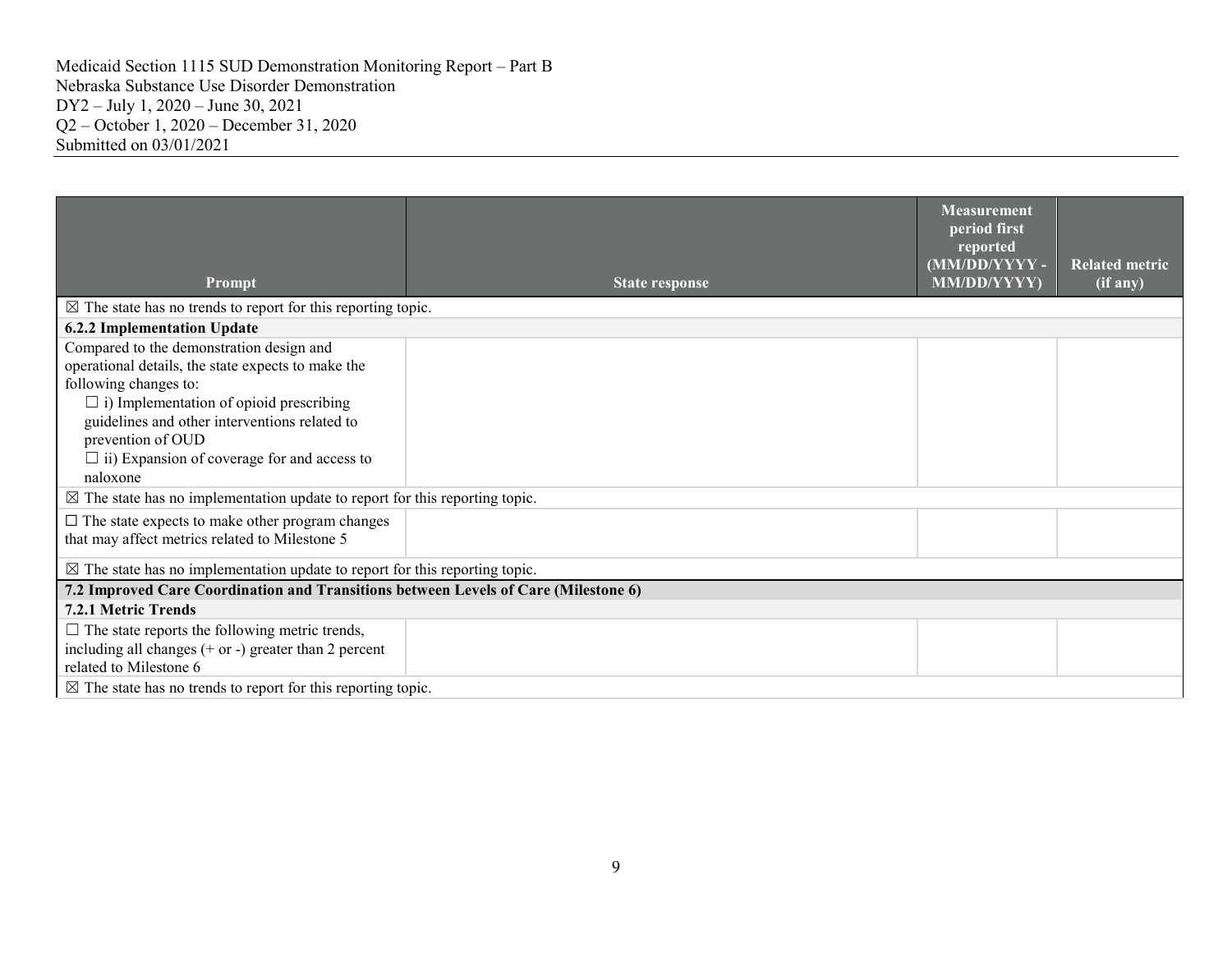| Prompt                                                                                                                                                                                                                                                                                             | <b>State response</b>                                                                                                                                                                                                                                                                                                                                                                                                                  | <b>Measurement</b><br>period first<br>reported<br>(MM/DD/YYYY-<br>MM/DD/YYYY) | <b>Related metric</b><br>(if any) |
|----------------------------------------------------------------------------------------------------------------------------------------------------------------------------------------------------------------------------------------------------------------------------------------------------|----------------------------------------------------------------------------------------------------------------------------------------------------------------------------------------------------------------------------------------------------------------------------------------------------------------------------------------------------------------------------------------------------------------------------------------|-------------------------------------------------------------------------------|-----------------------------------|
| 7.2.2 Implementation Update                                                                                                                                                                                                                                                                        |                                                                                                                                                                                                                                                                                                                                                                                                                                        |                                                                               |                                   |
| Compared to the demonstration design and<br>operational details, the state expects to make the<br>following changes to:<br>$\boxtimes$ Implementation of policies supporting<br>beneficiaries' transition from residential and<br>inpatient facilities to community-based services<br>and supports | For DY2Q3, MLTC will continue its work with contracted health plans to<br>update contract language to reflect specific requirements for Care<br>Management follow up after SUD treatment discharge.<br>Progress on this milestone was impacted for several reporting quarters<br>including DY2Q2 due to the reallocation of resources to address COVID-19 as<br>well as Medicaid expansion which was implemented on October 1,<br>2020 |                                                                               |                                   |
| $\square$ The state has no implementation update to report for this reporting topic.                                                                                                                                                                                                               |                                                                                                                                                                                                                                                                                                                                                                                                                                        |                                                                               |                                   |
| $\Box$ The state expects to make other program changes<br>that may affect metrics related to Milestone 6                                                                                                                                                                                           |                                                                                                                                                                                                                                                                                                                                                                                                                                        |                                                                               |                                   |
| $\square$ The state has no implementation update to report for this reporting topic.                                                                                                                                                                                                               |                                                                                                                                                                                                                                                                                                                                                                                                                                        |                                                                               |                                   |
| 8.2 SUD Health Information Technology (Health IT)                                                                                                                                                                                                                                                  |                                                                                                                                                                                                                                                                                                                                                                                                                                        |                                                                               |                                   |
| 8.2.1 Metric Trends                                                                                                                                                                                                                                                                                |                                                                                                                                                                                                                                                                                                                                                                                                                                        |                                                                               |                                   |
| $\boxtimes$ The state reports the following metric trends,<br>including all changes $(+)$ or $-)$ greater than 2 percent<br>related to its Health IT metrics                                                                                                                                       | For DY2Q2, the state saw a dramatic increase in the use of telehealth services<br>due to the COVID PHE. A comparison of start of the demonstration in July<br>2019 to DY2 in July 2020 marked an increase of 4052% with a 10% decrease<br>from July 2020 to August 2020.                                                                                                                                                               | $07/01/2020 -$<br>9/30/2020                                                   |                                   |
| $\Box$ The state has no trends to report for this reporting topic.                                                                                                                                                                                                                                 |                                                                                                                                                                                                                                                                                                                                                                                                                                        |                                                                               |                                   |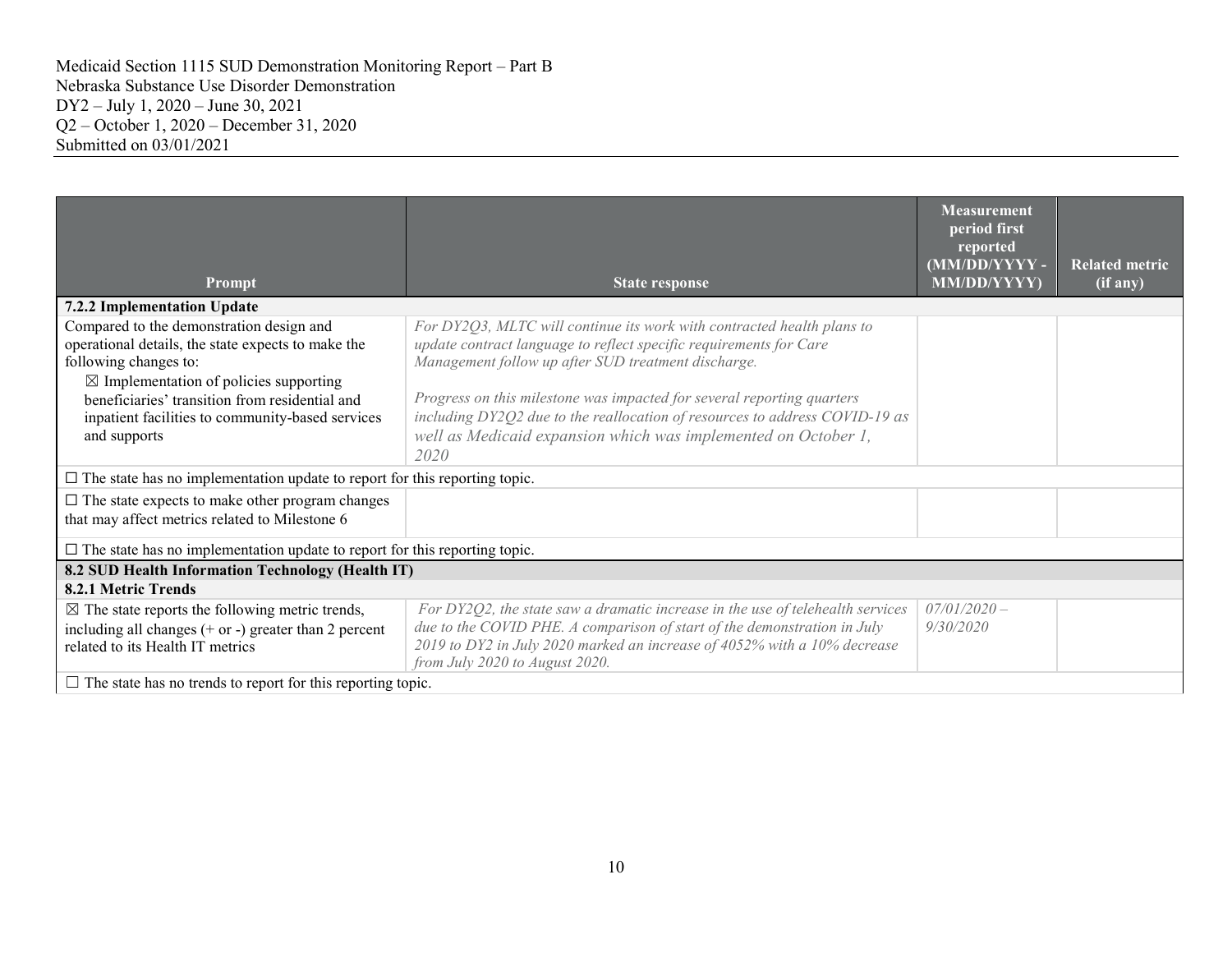| Prompt                                                                                                                                                                                                                                                                                                                                                                                                                                                                                                                                                                                                                                                                                                                                                                                                                                                                                                                                                                | <b>State response</b> | <b>Measurement</b><br>period first<br>reported<br>(MM/DD/YYYY-<br>MM/DD/YYYY) | <b>Related metric</b><br>(if any) |
|-----------------------------------------------------------------------------------------------------------------------------------------------------------------------------------------------------------------------------------------------------------------------------------------------------------------------------------------------------------------------------------------------------------------------------------------------------------------------------------------------------------------------------------------------------------------------------------------------------------------------------------------------------------------------------------------------------------------------------------------------------------------------------------------------------------------------------------------------------------------------------------------------------------------------------------------------------------------------|-----------------------|-------------------------------------------------------------------------------|-----------------------------------|
| 8.2.2 Implementation Update                                                                                                                                                                                                                                                                                                                                                                                                                                                                                                                                                                                                                                                                                                                                                                                                                                                                                                                                           |                       |                                                                               |                                   |
| Compared to the demonstration design and<br>operational details, the state expects to make the<br>following changes to:<br>$\Box$ i) How health IT is being used to slow down<br>the rate of growth of individuals identified with<br><b>SUD</b><br>$\Box$ ii) How health IT is being used to treat<br>effectively individuals identified with SUD<br>$\Box$ iii) How health IT is being used to effectively<br>monitor "recovery" supports and services for<br>individuals identified with SUD<br>$\Box$ iv) Other aspects of the state's plan to develop<br>the health IT infrastructure/capabilities at the<br>state, delivery system, health plan/MCO, and<br>individual provider levels<br>$\Box$ v) Other aspects of the state's health IT<br>implementation milestones<br>$\Box$ vi) The timeline for achieving health IT<br>implementation milestones<br>$\Box$ vii) Planned activities to increase use and<br>functionality of the state's prescription drug |                       |                                                                               |                                   |
| monitoring program                                                                                                                                                                                                                                                                                                                                                                                                                                                                                                                                                                                                                                                                                                                                                                                                                                                                                                                                                    |                       |                                                                               |                                   |
| $\boxtimes$ The state has no implementation update to report for this reporting topic.                                                                                                                                                                                                                                                                                                                                                                                                                                                                                                                                                                                                                                                                                                                                                                                                                                                                                |                       |                                                                               |                                   |
| $\square$ The state expects to make other program changes<br>that may affect metrics related to Health IT                                                                                                                                                                                                                                                                                                                                                                                                                                                                                                                                                                                                                                                                                                                                                                                                                                                             |                       |                                                                               |                                   |
| $\boxtimes$ The state has no implementation update to report for this reporting topic.                                                                                                                                                                                                                                                                                                                                                                                                                                                                                                                                                                                                                                                                                                                                                                                                                                                                                |                       |                                                                               |                                   |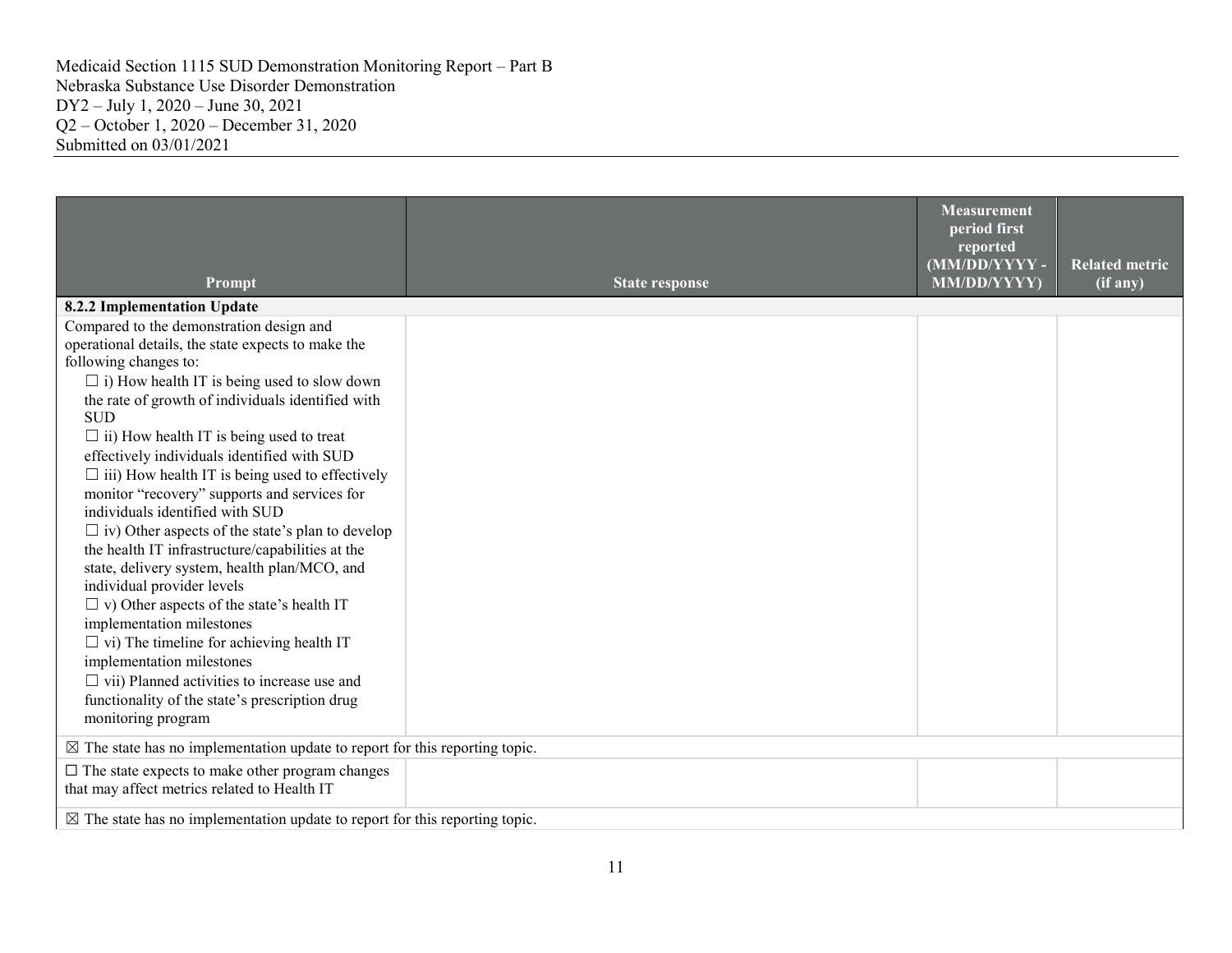| Prompt                                                                                                                                                                                                                                                                                                            | <b>State response</b>                                                                                                                                                                                                                                                                                                 | <b>Measurement</b><br>period first<br>reported<br>(MM/DD/YYYY-<br>MM/DD/YYYY) | <b>Related metric</b><br>$(i\overline{f}$ any) |
|-------------------------------------------------------------------------------------------------------------------------------------------------------------------------------------------------------------------------------------------------------------------------------------------------------------------|-----------------------------------------------------------------------------------------------------------------------------------------------------------------------------------------------------------------------------------------------------------------------------------------------------------------------|-------------------------------------------------------------------------------|------------------------------------------------|
| 9.2 Other SUD-Related Metrics                                                                                                                                                                                                                                                                                     |                                                                                                                                                                                                                                                                                                                       |                                                                               |                                                |
| 9.2.1 Metric Trends                                                                                                                                                                                                                                                                                               |                                                                                                                                                                                                                                                                                                                       |                                                                               |                                                |
| $\Box$ The state reports the following metric trends,<br>including all changes $(+)$ or $-)$ greater than 2 percent<br>related to other SUD-related metrics                                                                                                                                                       |                                                                                                                                                                                                                                                                                                                       |                                                                               |                                                |
| $\boxtimes$ The state has no trends to report for this reporting topic.                                                                                                                                                                                                                                           |                                                                                                                                                                                                                                                                                                                       |                                                                               |                                                |
| 9.2.2 Implementation Update                                                                                                                                                                                                                                                                                       |                                                                                                                                                                                                                                                                                                                       |                                                                               |                                                |
| $\square$ The state expects to make other program changes<br>that may affect metrics related to other SUD-related<br>metrics                                                                                                                                                                                      |                                                                                                                                                                                                                                                                                                                       |                                                                               |                                                |
| $\boxtimes$ The state has no implementation update to report for this reporting topic.                                                                                                                                                                                                                            |                                                                                                                                                                                                                                                                                                                       |                                                                               |                                                |
| <b>10.2 Budget Neutrality</b>                                                                                                                                                                                                                                                                                     |                                                                                                                                                                                                                                                                                                                       |                                                                               |                                                |
| 10.2.1 Current status and analysis                                                                                                                                                                                                                                                                                |                                                                                                                                                                                                                                                                                                                       |                                                                               |                                                |
| $\boxtimes$ If the SUD component is part of a broader<br>demonstration, the state should provide an analysis<br>of the SUD-related budget neutrality and an analysis<br>of budget neutrality as a whole. Describe the current<br>status of budget neutrality and an analysis of the<br>budget neutrality to date. | Nebraska reported expenditures for DY2Q2 in accordance with STC 46. The<br>state completed and uploaded an updated template (as of February 19, 2021)<br>on February 26, 2021 as required in STC 26(c). This updated template reflects<br>the addition of the Heritage Health Adult (Medicaid expansion) populations. |                                                                               |                                                |
| 10.2.2 Implementation Update                                                                                                                                                                                                                                                                                      |                                                                                                                                                                                                                                                                                                                       |                                                                               |                                                |
| $\square$ The state expects to make other program changes<br>that may affect budget neutrality                                                                                                                                                                                                                    |                                                                                                                                                                                                                                                                                                                       |                                                                               |                                                |
| $\boxtimes$ The state has no implementation update to report for this reporting topic.                                                                                                                                                                                                                            |                                                                                                                                                                                                                                                                                                                       |                                                                               |                                                |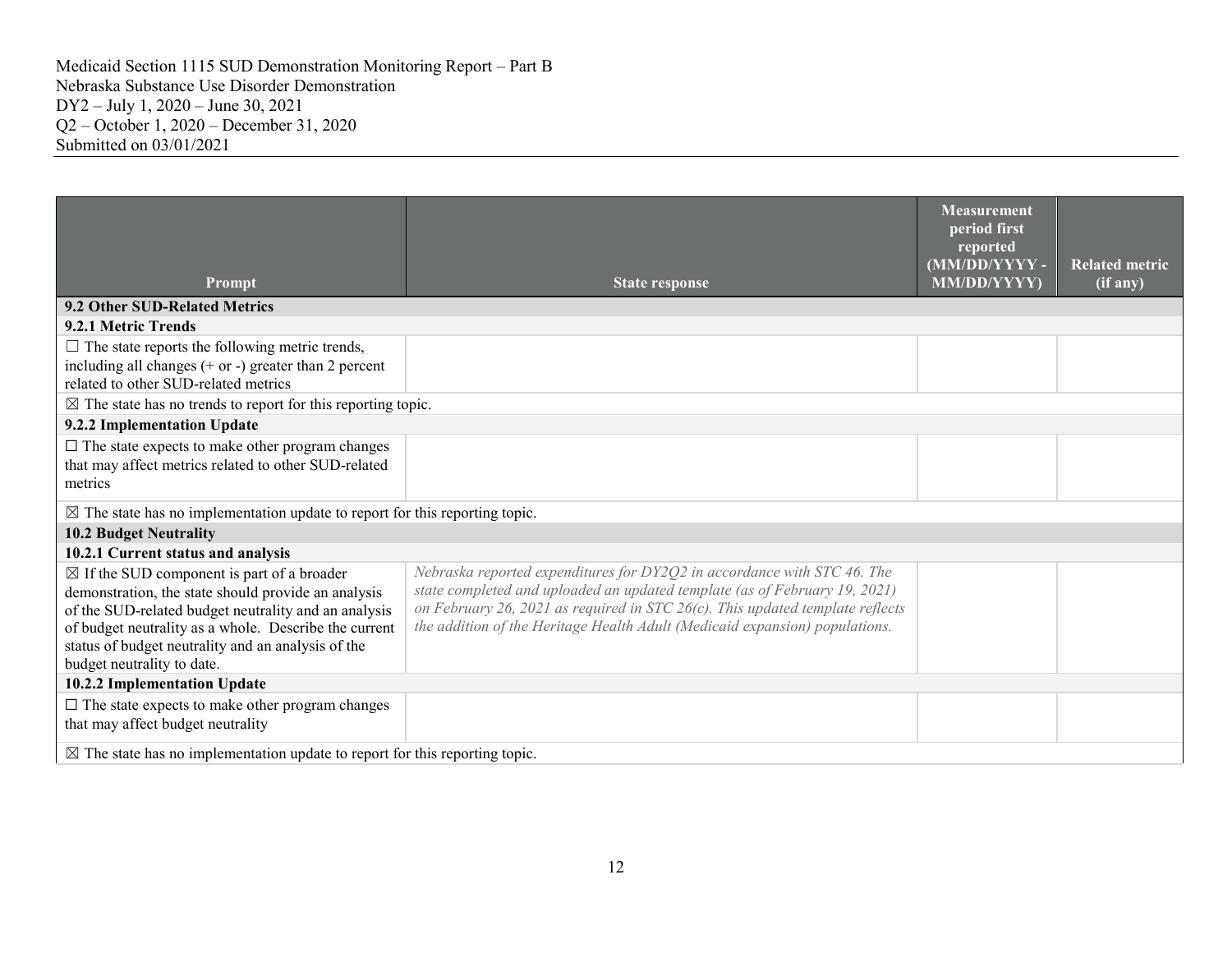| Prompt                                                                                                                                                                                                                                                                                                                                                                                                                                                                                                                                                                                                                                           | <b>State response</b> | <b>Measurement</b><br>period first<br>reported<br>(MM/DD/YYYY-<br>MM/DD/YYYY) | <b>Related metric</b><br>(i f a ny) |
|--------------------------------------------------------------------------------------------------------------------------------------------------------------------------------------------------------------------------------------------------------------------------------------------------------------------------------------------------------------------------------------------------------------------------------------------------------------------------------------------------------------------------------------------------------------------------------------------------------------------------------------------------|-----------------------|-------------------------------------------------------------------------------|-------------------------------------|
| 11.1 SUD-Related Demonstration Operations and Policy                                                                                                                                                                                                                                                                                                                                                                                                                                                                                                                                                                                             |                       |                                                                               |                                     |
| 11.1.1 Considerations                                                                                                                                                                                                                                                                                                                                                                                                                                                                                                                                                                                                                            |                       |                                                                               |                                     |
| $\Box$ States should highlight significant SUD (or if<br>broader demonstration, then SUD-related)<br>demonstration operations or policy considerations<br>that could positively or negatively affect beneficiary<br>enrollment, access to services, timely provision of<br>services, budget neutrality, or any other provision<br>that has potential for beneficiary impacts. Also note<br>any activity that may accelerate or create delays or<br>impediments in achieving the SUD demonstration's<br>approved goals or objectives, if not already reported<br>elsewhere in this document. See report template<br>instructions for more detail. |                       |                                                                               |                                     |
| $\boxtimes$ The state has no related considerations to report for this reporting topic.                                                                                                                                                                                                                                                                                                                                                                                                                                                                                                                                                          |                       |                                                                               |                                     |
| 11.1.2 Implementation Update                                                                                                                                                                                                                                                                                                                                                                                                                                                                                                                                                                                                                     |                       |                                                                               |                                     |
| Compared to the demonstration design and<br>operational details, the state expects to make the<br>following changes to:<br>$\Box$ i) How the delivery system operates under the<br>demonstration (e.g. through the managed care<br>system or fee for service)<br>$\Box$ ii) Delivery models affecting demonstration<br>participants (e.g. Accountable Care<br>Organizations, Patient Centered Medical Homes)<br>$\Box$ iii) Partners involved in service delivery<br>$\boxtimes$ The state has no implementation update to report for this reporting topic.                                                                                      |                       |                                                                               |                                     |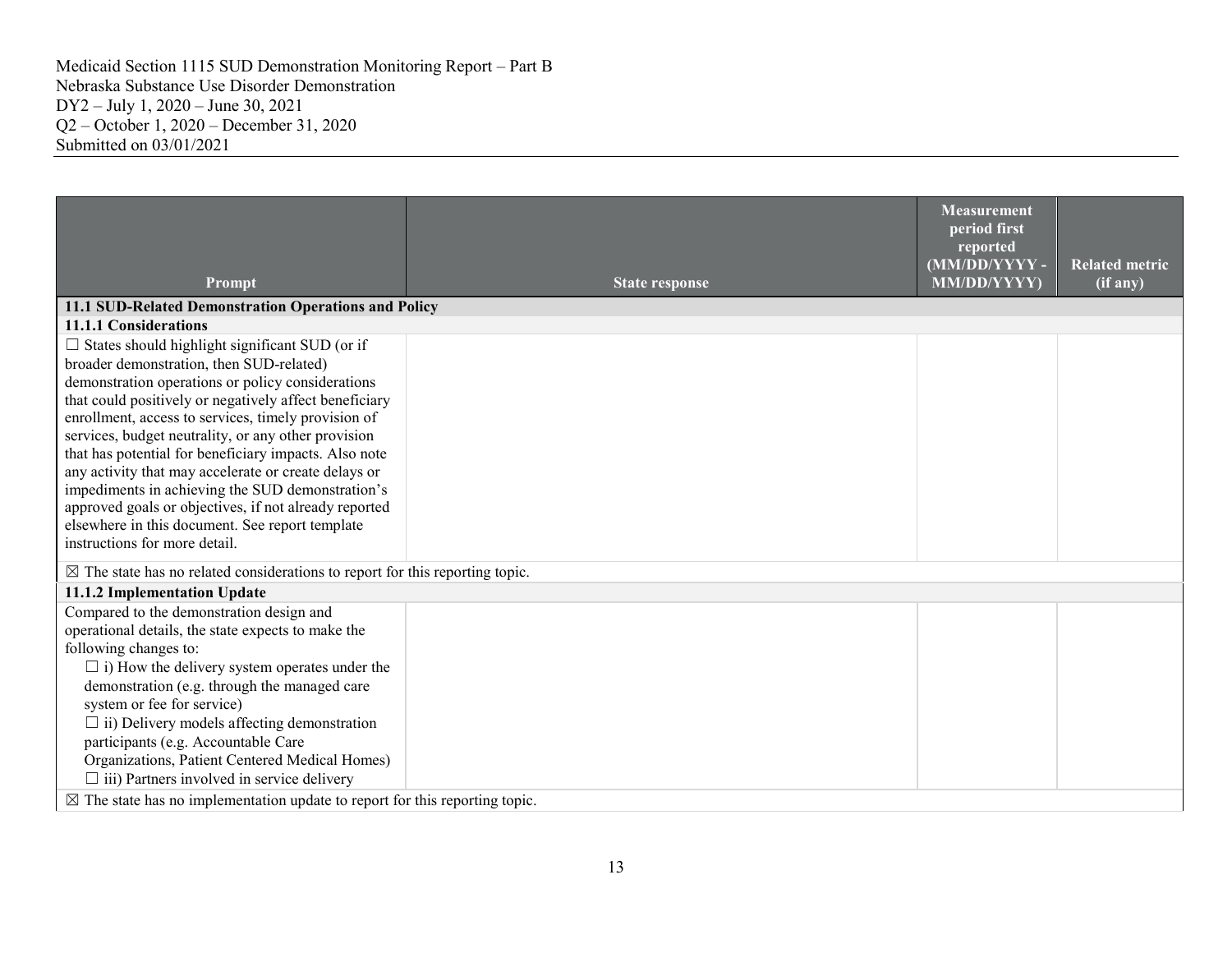|                                                                                                         |                       | <b>Measurement</b><br>period first<br>reported<br>(MM/DD/YYYY-<br>MM/DD/YYYY) | <b>Related metric</b><br>(if any) |  |
|---------------------------------------------------------------------------------------------------------|-----------------------|-------------------------------------------------------------------------------|-----------------------------------|--|
| Prompt                                                                                                  | <b>State response</b> |                                                                               |                                   |  |
| $\Box$ The state experienced challenges in partnering                                                   |                       |                                                                               |                                   |  |
| with entities contracted to help implement the                                                          |                       |                                                                               |                                   |  |
| demonstration (e.g., health plans, credentialing<br>vendors, private sector providers) and/or noted any |                       |                                                                               |                                   |  |
| performance issues with contracted entities                                                             |                       |                                                                               |                                   |  |
|                                                                                                         |                       |                                                                               |                                   |  |
| $\boxtimes$ The state has no implementation update to report for this reporting topic.                  |                       |                                                                               |                                   |  |
| $\Box$ The state is working on other initiatives related to                                             |                       |                                                                               |                                   |  |
| SUD or OUD                                                                                              |                       |                                                                               |                                   |  |
| $\boxtimes$ The state has no implementation update to report for this reporting topic.                  |                       |                                                                               |                                   |  |
| $\Box$ The initiatives described above are related to the                                               |                       |                                                                               |                                   |  |
| SUD or OUD demonstration (States should note                                                            |                       |                                                                               |                                   |  |
| similarities and differences from the SUD                                                               |                       |                                                                               |                                   |  |
| demonstration)                                                                                          |                       |                                                                               |                                   |  |
| $\square$ The state has no implementation update to report for this reporting topic.                    |                       |                                                                               |                                   |  |
| 12. SUD Demonstration Evaluation Update                                                                 |                       |                                                                               |                                   |  |
| 12.1. Narrative Information                                                                             |                       |                                                                               |                                   |  |
| $\Box$ Provide updates on SUD evaluation work and                                                       |                       |                                                                               |                                   |  |
| timeline. The appropriate content will depend on                                                        |                       |                                                                               |                                   |  |
| when this report is due to CMS and the timing for                                                       |                       |                                                                               |                                   |  |
| the demonstration. See report template instructions                                                     |                       |                                                                               |                                   |  |
| for more details.                                                                                       |                       |                                                                               |                                   |  |
| $\boxtimes$ The state has no SUD demonstration evaluation update to report for this reporting topic.    |                       |                                                                               |                                   |  |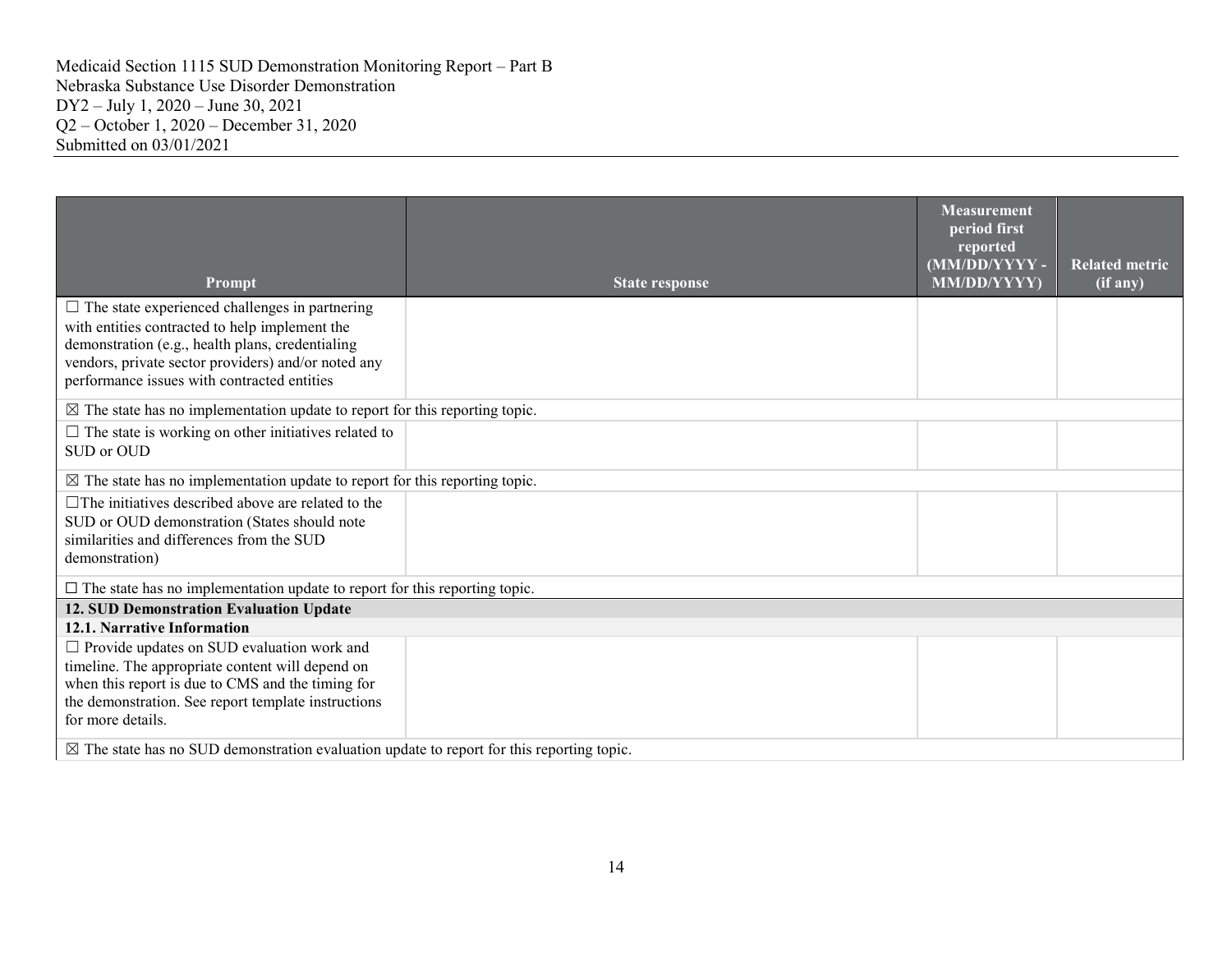| Prompt                                                                                                                                                                                                                                                                             | <b>State response</b>                                                                                                                                                                                                                                                                                                                                                                                                                                                                                                                                                            | <b>Measurement</b><br>period first<br>reported<br>(MM/DD/YYYY-<br>MM/DD/YYYY) | <b>Related metric</b><br>(if any) |
|------------------------------------------------------------------------------------------------------------------------------------------------------------------------------------------------------------------------------------------------------------------------------------|----------------------------------------------------------------------------------------------------------------------------------------------------------------------------------------------------------------------------------------------------------------------------------------------------------------------------------------------------------------------------------------------------------------------------------------------------------------------------------------------------------------------------------------------------------------------------------|-------------------------------------------------------------------------------|-----------------------------------|
| $\boxtimes$ Provide status updates on deliverables related to<br>the demonstration evaluation and indicate whether<br>the expected timelines are being met and/or if there<br>are any real or anticipated barriers in achieving the<br>goals and timeframes agreed to in the STCs. | The state received approval of its final Evaluaiton Design on August 28, 2020.<br>The design and the approval have been posted to the MLTC SUD<br>Demonstration website: http://dhhs.ne.gov/Pages/Substance-Use-Disorder-<br>Demonstration.aspx<br>MLTC continued its work with the DHHS procurement division in preparation<br>for an RFP that was released January 26, 20201 to contract with an<br>independent entity to act as the demonstration evaluator. Currently, these<br>proposals are undergoing evaluation with an anticipated contract award on<br>March 17, 2021. |                                                                               |                                   |
| $\Box$ The state has no SUD demonstration evaluation update to report for this reporting topic.                                                                                                                                                                                    |                                                                                                                                                                                                                                                                                                                                                                                                                                                                                                                                                                                  |                                                                               |                                   |
| $\Box$ List anticipated evaluation-related deliverables<br>related to this demonstration and their due dates.                                                                                                                                                                      |                                                                                                                                                                                                                                                                                                                                                                                                                                                                                                                                                                                  |                                                                               |                                   |
| $\Box$ The state has no SUD demonstration evaluation update to report for this reporting topic.                                                                                                                                                                                    |                                                                                                                                                                                                                                                                                                                                                                                                                                                                                                                                                                                  |                                                                               |                                   |
| <b>13.1 Other Demonstration Reporting</b>                                                                                                                                                                                                                                          |                                                                                                                                                                                                                                                                                                                                                                                                                                                                                                                                                                                  |                                                                               |                                   |
| <b>13.1.1 General Reporting Requirements</b>                                                                                                                                                                                                                                       |                                                                                                                                                                                                                                                                                                                                                                                                                                                                                                                                                                                  |                                                                               |                                   |
| $\Box$ The state reports changes in its implementation of<br>the demonstration that might necessitate a change to<br>approved STCs, implementation plan, or monitoring<br>protocol                                                                                                 |                                                                                                                                                                                                                                                                                                                                                                                                                                                                                                                                                                                  |                                                                               |                                   |
| $\boxtimes$ The state has no updates on general requirements to report for this reporting topic.                                                                                                                                                                                   |                                                                                                                                                                                                                                                                                                                                                                                                                                                                                                                                                                                  |                                                                               |                                   |
| $\Box$ The state anticipates the need to make future<br>changes to the STCs, implementation plan, or<br>monitoring protocol, based on expected or upcoming<br>implementation changes                                                                                               |                                                                                                                                                                                                                                                                                                                                                                                                                                                                                                                                                                                  |                                                                               |                                   |
| $\boxtimes$ The state has no updates on general requirements to report for this reporting topic.                                                                                                                                                                                   |                                                                                                                                                                                                                                                                                                                                                                                                                                                                                                                                                                                  |                                                                               |                                   |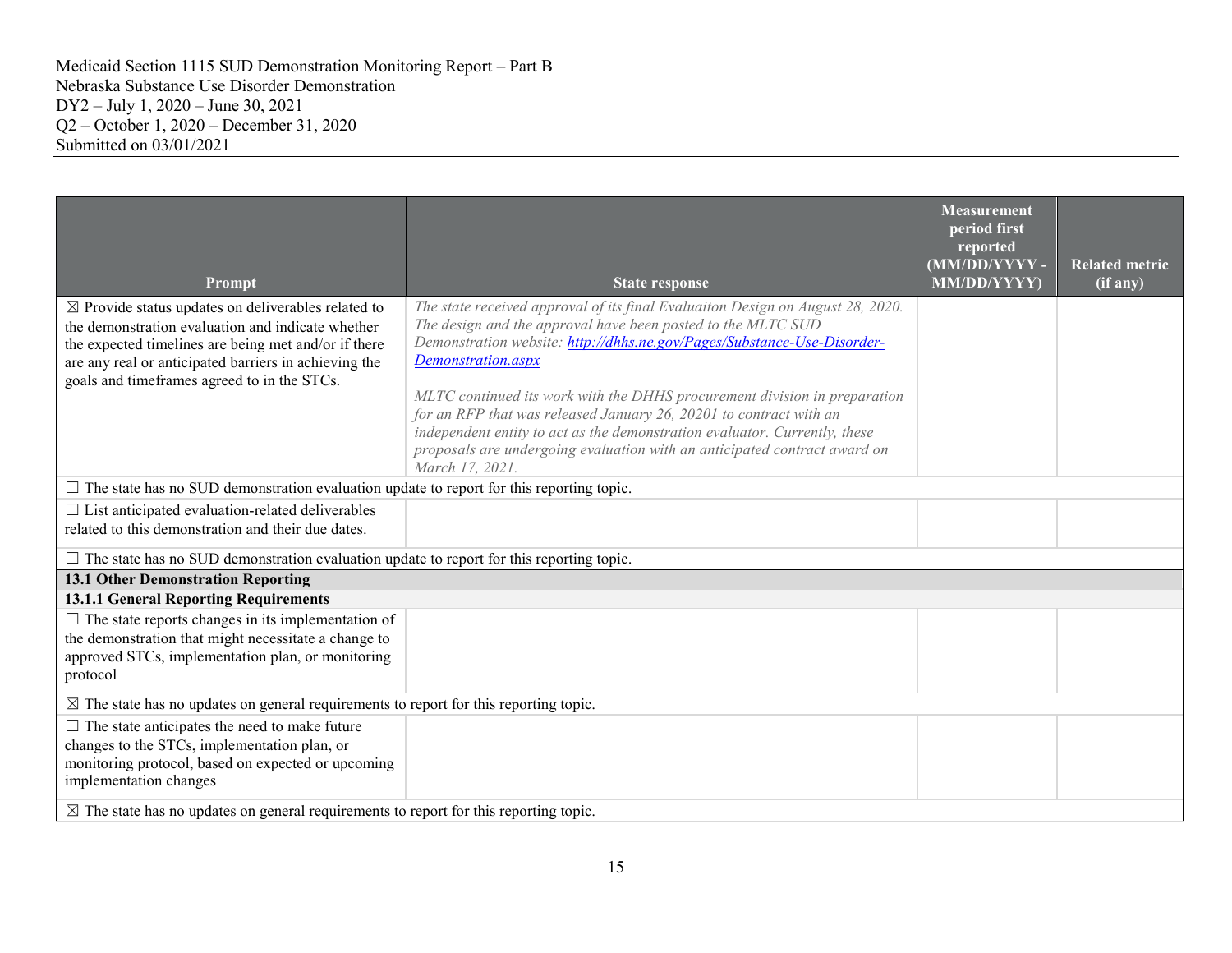|                                                                                                                                                                                                                                                                                                                                                                        |                                                                                                                                                                                                                                                                                                                                                                | <b>Measurement</b><br>period first<br>reported<br>(MM/DD/YYYY - | <b>Related metric</b> |  |
|------------------------------------------------------------------------------------------------------------------------------------------------------------------------------------------------------------------------------------------------------------------------------------------------------------------------------------------------------------------------|----------------------------------------------------------------------------------------------------------------------------------------------------------------------------------------------------------------------------------------------------------------------------------------------------------------------------------------------------------------|-----------------------------------------------------------------|-----------------------|--|
| Prompt                                                                                                                                                                                                                                                                                                                                                                 | <b>State response</b>                                                                                                                                                                                                                                                                                                                                          | MM/DD/YYYY)                                                     | $(i\bar{f}$ any)      |  |
| Compared to the demonstration design and<br>operational details, the state expects to make the<br>following changes to:                                                                                                                                                                                                                                                | In DY2D2, MLTC received approval of its Monitoring Protocol on November<br>17.2020.                                                                                                                                                                                                                                                                            |                                                                 |                       |  |
| $\Box$ i) The schedule for completing and submitting<br>monitoring reports<br>$\boxtimes$ ii) The content or completeness of submitted<br>reports and/or future reports                                                                                                                                                                                                | The state submitted a technical assistance question regarding a potential<br>protocol revision needed for the reporting of the criminal justice status and<br>criminal involvement metrics. The state was directed to use colum K of the<br>monitoring template and describe the issue and to defer revision of the<br>monitoring protocol until a later date. |                                                                 |                       |  |
| $\boxtimes$ The state has no updates on general requirements to report for this reporting topic.                                                                                                                                                                                                                                                                       |                                                                                                                                                                                                                                                                                                                                                                |                                                                 |                       |  |
| $\Box$ The state identified real or anticipated issues<br>submitting timely post-approval demonstration<br>deliverables, including a plan for remediation                                                                                                                                                                                                              |                                                                                                                                                                                                                                                                                                                                                                |                                                                 |                       |  |
| $\Box$ The state has no updates on general requirements to report for this reporting topic.                                                                                                                                                                                                                                                                            |                                                                                                                                                                                                                                                                                                                                                                |                                                                 |                       |  |
| 13.1.2 Post-Award Public Forum                                                                                                                                                                                                                                                                                                                                         |                                                                                                                                                                                                                                                                                                                                                                |                                                                 |                       |  |
| $\Box$ If applicable within the timing of the<br>demonstration, provide a summary of the annual<br>post-award public forum held pursuant to 42 CFR §<br>$431.420(c)$ indicating any resulting action items or<br>issues. A summary of the post-award public forum<br>must be included here for the period during which<br>the forum was held and in the annual report. |                                                                                                                                                                                                                                                                                                                                                                |                                                                 |                       |  |
| $\boxtimes$ No post-award public forum was held during this reporting period and this is not an annual report, so the state has no post-award public forum update to report for this topic.                                                                                                                                                                            |                                                                                                                                                                                                                                                                                                                                                                |                                                                 |                       |  |